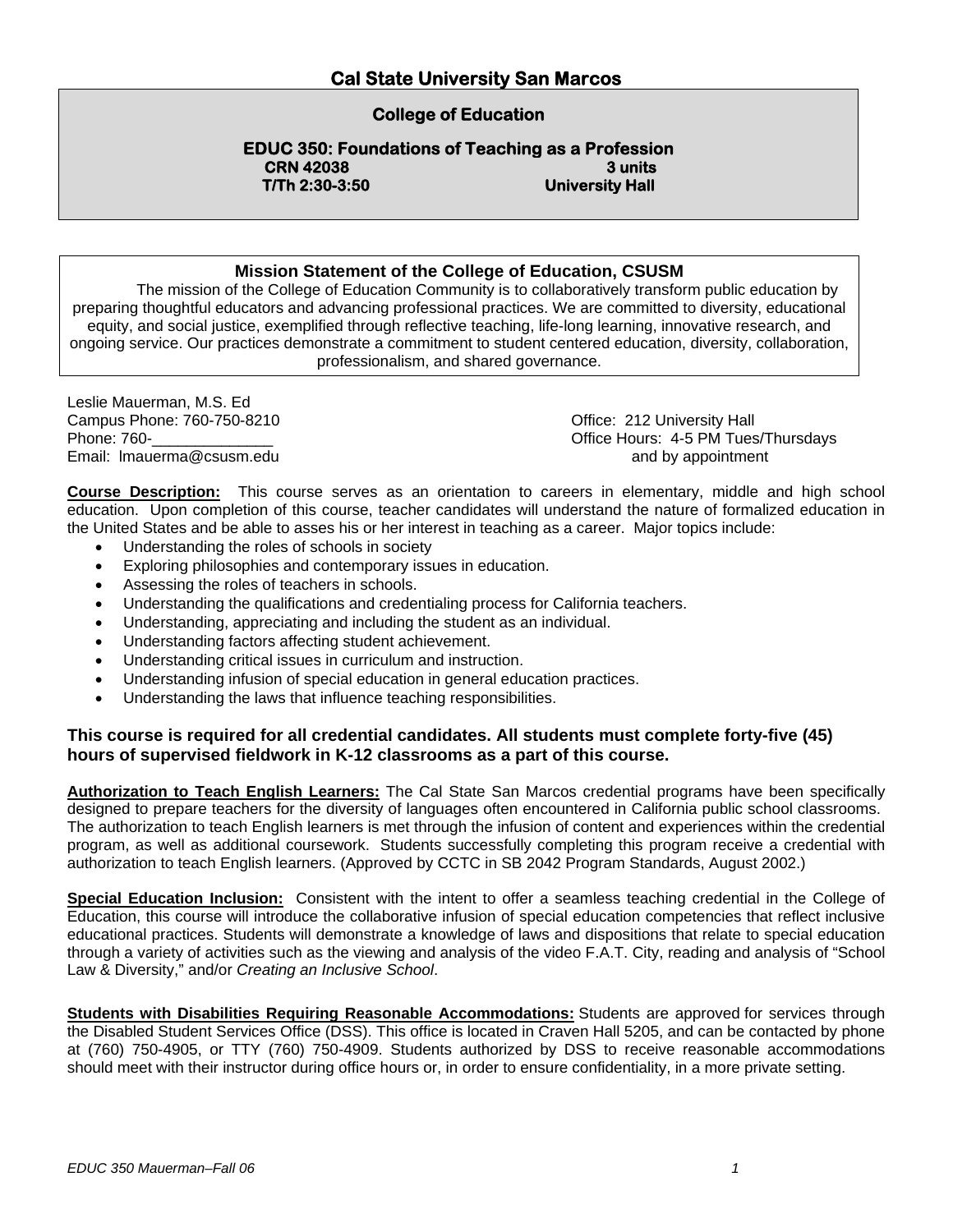**College of Education Attendance Policy:** Due to the dynamic and interactive nature of courses in the College of Education, all students are expected to attend all classes and participate actively. Absences and late arrivals/early departures will affect the final grade. COE attendance policy states, "At a minimum, students must attend 80% of class time, or s/he may not receive a passing grade for the course at the discretion of the instructor. Individual instructors may adopt more stringent attendance requirements." Should students have extenuating circumstances, please contact the instructor as soon as possible.

*A minimum grade of C+ is required in EDUC 350 to qualify as prerequisite for admission to the Cal State San Marcos teacher credential program*. In this section of EDUC 350, the instructor has adopted this additional policy: For every absence and combination of 3 late arrivals or early departures you will lose 10% of your final grade. You are able to earn extra credit for one absence.

**Credential Program Recommendations:** As one of several evaluation methods, EDUC 350 course instructors are asked for feedback concerning credential candidates who are applying for programs at Cal State San Marcos. Keep in mind that your professionalism and hard work in this class not only affect your course grade, but also indicate your readiness for a credential program. Everything you do speaks--be sure your actions speak a professional message.

**Field Work:** In addition to in-class work, assigned readings and projects, students will participate in forty-five (45) hours of supervised fieldwork assignments in a variety of public school settings. Approximately half of your time will be spent in one teacher's classroom, and the remainder of the time should be distributed among other classrooms. A recommendation (usually from the classroom teacher where most of the fieldwork is done), as well as a Field Experience Recommendation Form with documented hours and teacher verification, are requirements for admission to the Cal State San Marcos Teacher Credentialing programs.

**Use of Technology:** Students are expected to demonstrate competency in the use of various forms of technology (i.e. word processing, electronic mail, WebCT, use of the Internet, and/or multimedia presentations). Specific requirements for course assignments with regard to technology are at the discretion of the instructor. Keep a digital copy of all assignments for use in your teaching portfolio. Details will be given in class.

**WebCT:** This course will have an online component using WebCT. We will go over use in class the first week and then students will be required to access resources and submit assignments on line using WebCT.

#### **Electronic Communication (Email & On-Line Discussion) Protocol**

Electronic correspondence, e-mail and on-line discussion, are a part of your professional interactions. If you need to contact any instructor, e-mail is often the easiest way to do so. It is our intention to respond to all received e-mails in a timely manner. Please be reminded that e-mail and on-line discussions are a very specific form of communication, with their own nuances and etiquette. For instance, electronic messages sent in all upper case (or lower case) letters, major typos, or slang, often communicate more than the sender originally intended. With that said, please be mindful of all e-mail and on-line discussion messages you send to your colleagues, to faculty members in the College of Education, or to persons within the greater educational community. All electronic messages should be crafted with professionalism and care.

#### **Things to consider**:

- Would I say in person what this electronic message specifically says?
- How could this message be misconstrued?
- Does this message represent my highest self?
- Am I sending this electronic message to avoid a face-to-face conversation?

In addition, if there is ever a concern with an electronic message sent to you, please talk with the author in person in order to correct any confusion.

**Teaching Performance Expectations (TPE) for EDUC 350**: A primary goal of EDUC 350 is to begin the process of developing teacher candidates to become professional educators. The following TPE of the California Commission for Teacher Credentialing is expected to be met during this course:

#### **TPE 12: Professional, Legal and Ethical Obligations**

Candidates are aware of their own personal values and biases and recognize ways in which these values and biases affect the teaching and learning of students. They resist racism and acts of intolerance. Candidates appropriately manage their professional time spent in teaching responsibilities to ensure that academic goals are met.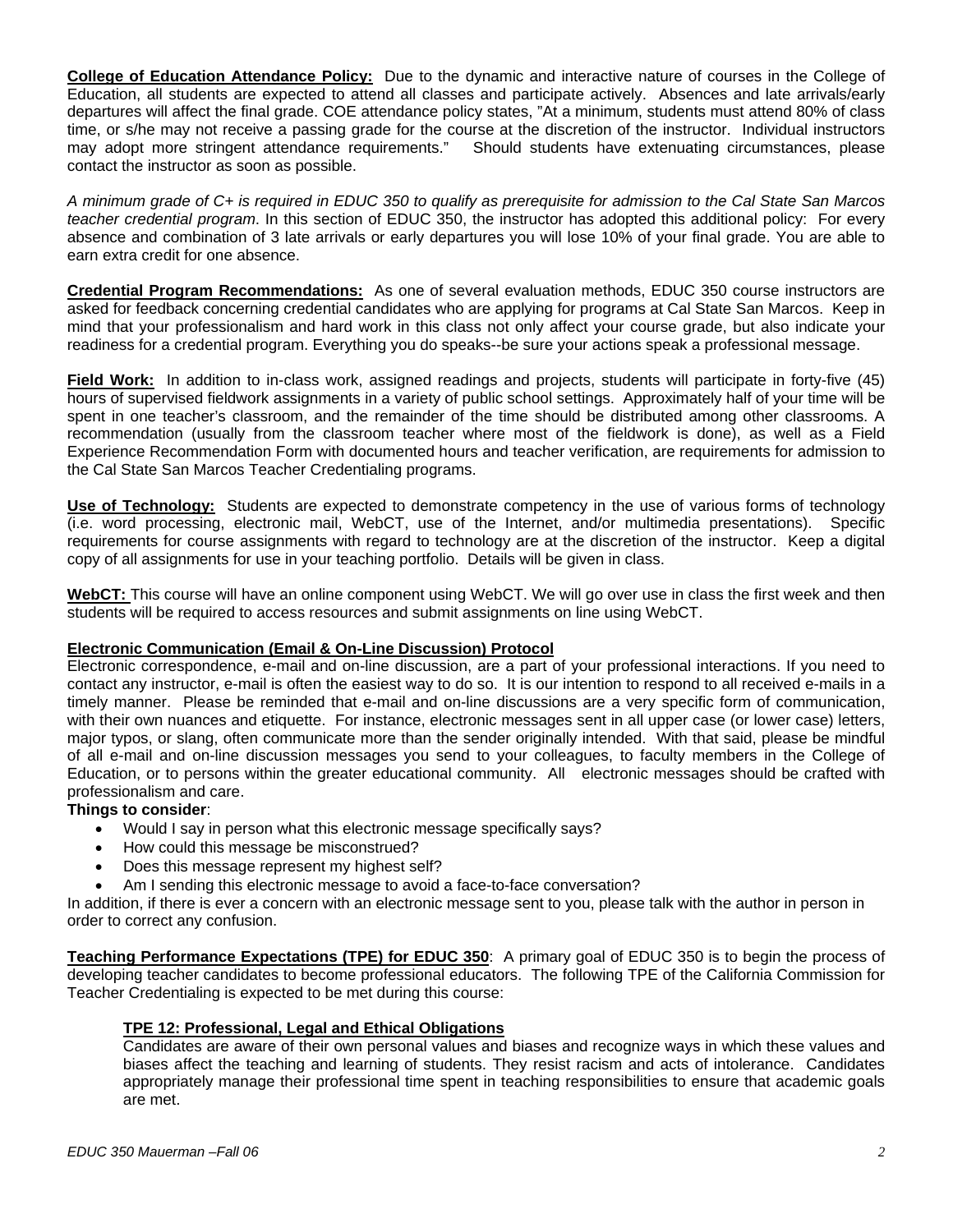Candidates for a Teaching Credential understand and honor legal and professional obligations to protect the privacy, health, and safety of students, families, and other school professionals. They are aware of and act in accordance with ethical considerations and they model ethical behaviors for students. Candidates understand and honor all laws relating to professional misconduct and moral fitness.

### **TPE :Teaching Performance Assessment for Developing as a Professional Educator**

The successful completion of the personal philosophy assignment is a requirement for completion of this course and is a component of partially meeting the TPE described above. This statement will be used for assessment both in the course and at completion of the College of Education program. Retain an electronic copy of your statement for submission for your portfolio at the completion of your teacher education program.

#### **Class Discussions and Participation:** Students will engage in active learning each class session, and will be expected to actively participate.

- Do you participate in class discussions productively, sharing your knowledge and understandings?
- Do you interact productively with your peers, taking on a variety of roles (leader, follower, etc.)?
- Do you contribute appropriately to group work— do you "do your share"?
- Are you able to accept others' opinions?
- Are you supportive of others' ideas?
- Do you support your peers during their presentations?
- Can you monitor and adjust your participation to allow for others' ideas as well as your own to be heard?

**Course Requirements:** Teacher education is a professional preparation program. It is expected that students will come to class prepared to discuss the readings, submit required assignments, and participate in class activities. Students are expected to adhere to academic honesty and integrity, standards of dependability, confidentiality and writing achievement. Because it is important for teachers to be able to effectively communicate their ideas to students, parents, colleagues, and administrators, writing that is original, clear and error-free is a priority for the College of Education. It is expected that work will be turned in on time. Please discuss individual issues with the instructor. Points will be deducted if assignments are submitted late (10% penalty per day late; no credit will be awarded if the assignment is one week late).

#### **Required Texts:**

Nieto, Sonia. (2006). *Why We Teach*. NY: Teachers College Press. ISBN 0807745936 Approximately \$12 - 20.

Grant, Carl. A. & Gillette, Maureen. (2005). *Learning to Teach Everybody's Children: Equity, Empowerment and Education that is Multicultural.* Thomson & Wadsworth. ISBN 0-534-64467-8 Approximately \$ 45 - 65

Villa, R. A. and Thousand, J. S. (2005). Creating an Inclusive School (2<sup>nd</sup> ed.). Alexandria, VA: Association for Supervision and Curriculum Development. Approximately \$12 - 25

#### **Recommended Texts:**

Borich, Gary D. (2003). *Observation skills for effective teaching.* (4<sup>th</sup> ed.). Upper Saddle River, NJ: Prentice-Hall.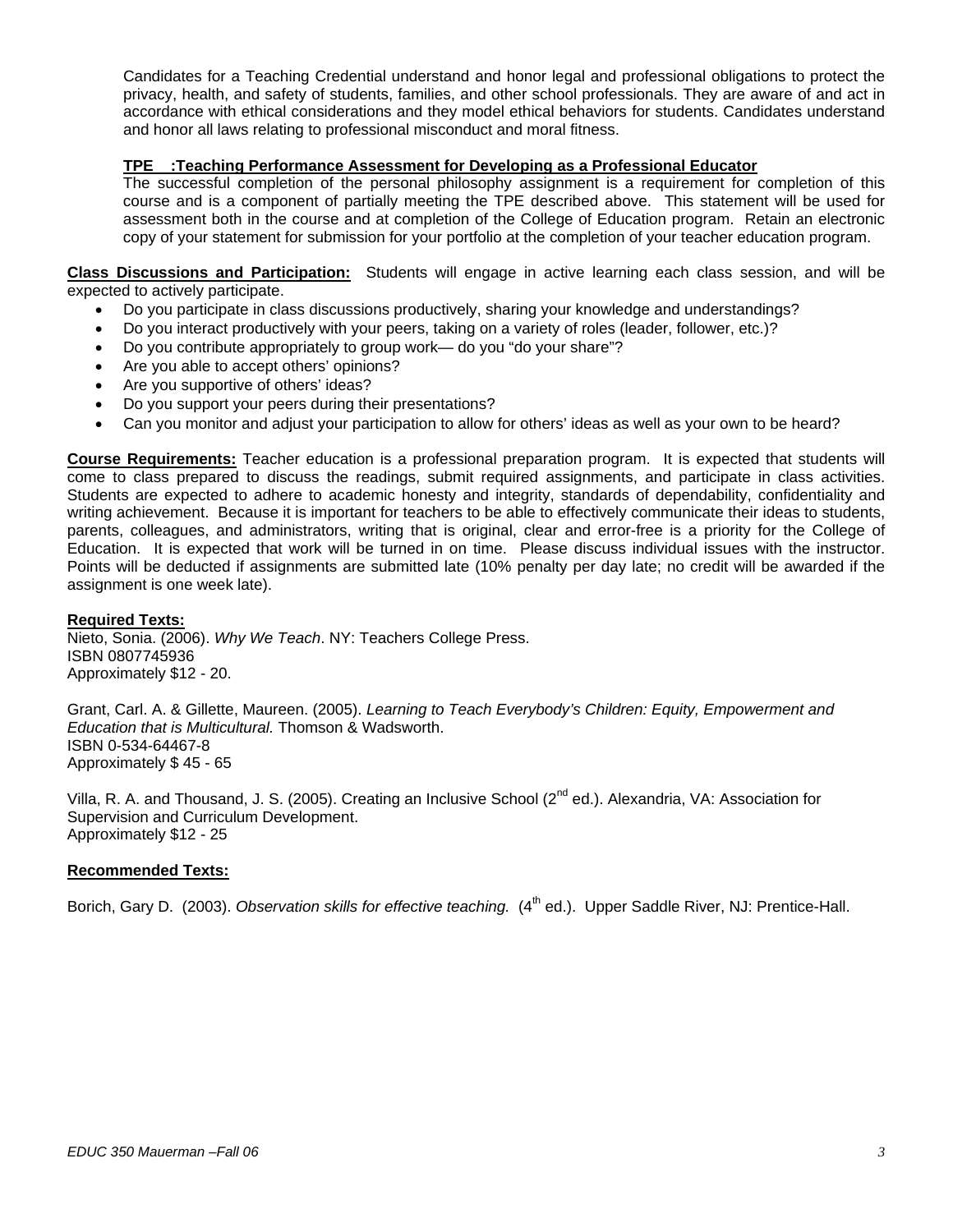## **Assignments and Point Values:**

**Interview of a Teacher Interview of a Teacher 5 points** Details will be given in class

## **Classroom Observation Reports** 15 points 15 points

Using the classroom observation instrument provided in class, conduct fifteen observations in your field sites. Submit 3 online; each worth 5 points. Follow format provided on WebCT. Failure to complete 15 observations results in failure of the course.

## **Community Review Group Presentation** 10 points 10 points

Research a specific community and prepare an oral report to share in class week 4. The report should describe and analyze the issue. When you present your research orally, provide a one-page handout addressing your community and a reference/resource list for your classmates. Presentation will be 15 – 20 minutes long.

## **Inclusion, Diversity and Special Ed Laws Paper** 10 points 10 points

Details will be provided in class.

## **Current Events in Education** 6 *Current* 5 points

Sign up for a date when you will present an item from the current week's news in K-12 education (5 minutes maximum). The item may be from television, radio, internet (e.g., www.edweek.org/), newspaper, or magazine, and may pertain to local, national/, or international issues. You will summarize and present the importance of the news for your classmates.

## **Contemporary Issues in Education Presentation**  5 points 5 points

Students will present the pro and con of a political, cultural or social issue from topics assigned in class- work in pairs or triads

## **Personal Philosophy** of teaching, learning and schooling 20 points 20 points

Write a 2-3 page paper addressing the following:

Name your philosophy as labeled by Grant & Gillette (2005) Ch 8

- a. What is that nature of the learner?
- b. What is nature of subject matter?
- c. What is the nature of the learning process?
- d. What disposition/attitude & actions should the teacher exhibit in order to carry
- out his or her philosophical position?

See graphic organizer in syllabus.

## **Reading Responses** (8 assignments – See schedule.) 16 points

The reading responses provide an opportunity to reflect on the assigned readings for each week. In the reading log, do not simply summarize. Instead, respond to the readings: summarize briefly and then agree, disagree, note specific ideas, etc. Entries are to be 2 paragraphs in length. Log entries must be submitted on WebCT. Individual submissions are not graded; rather, their timely submission is noted and points are assigned on the basis of having completed the assignment for the semester. No credit will be given for late submissions.

**Participation** 14 points **Participation** 14 **points** This course is designed for active learning during class sessions. In order for this course to succeed for individuals and the group, students must come to class prepared to discuss assigned readings/topics and to participate in class activities

## **Teachers in the Movies** (Make up credit option – Due within 2 weeks of absence)

10 points

 If you need to be absent you have the option to make up one absence by completing this extra credit assignment. See detailed assignment description in syllabus

Grades will be determined by the total number of points earned (100 points possible).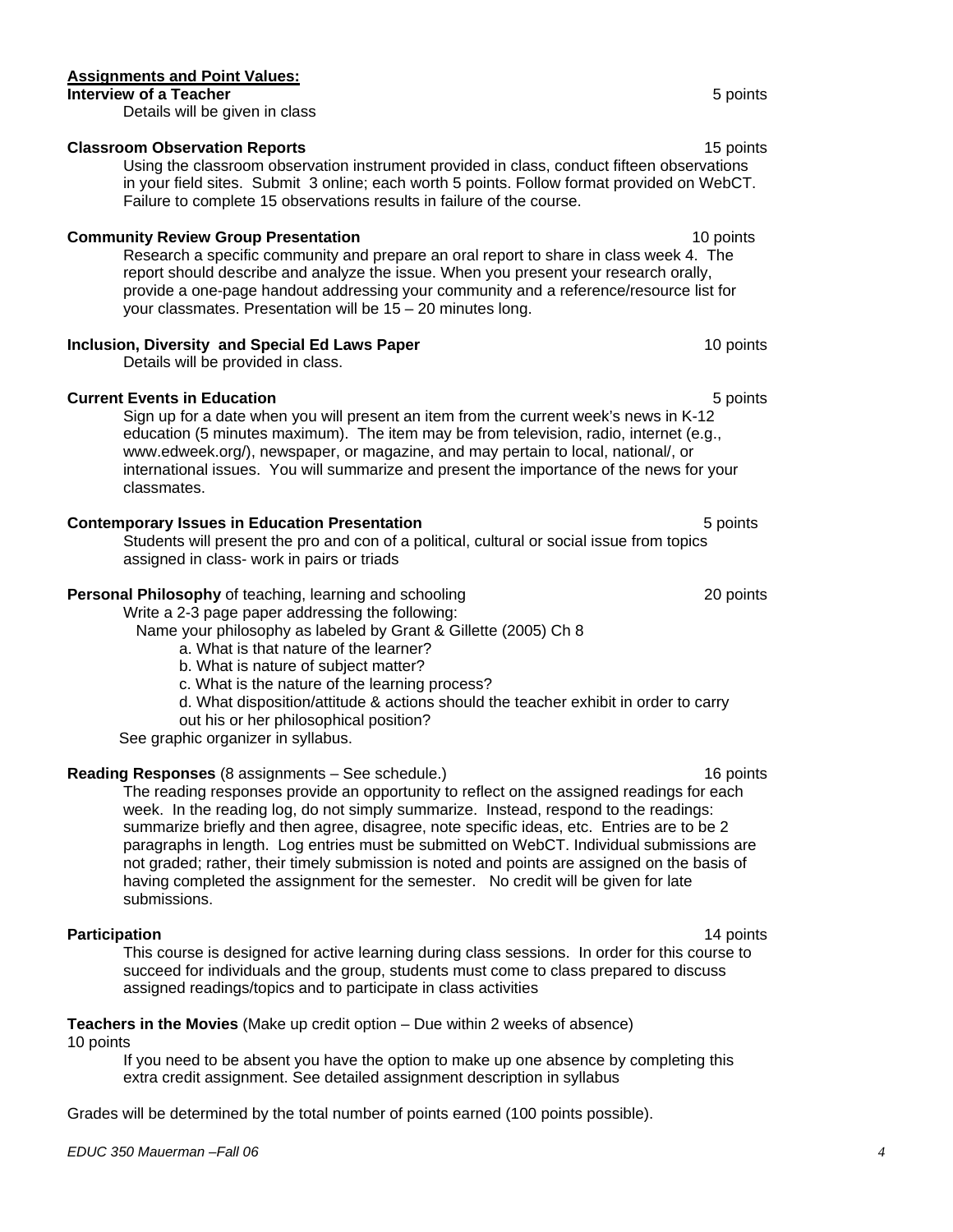## **EDUC 350: Foundations of Teaching as a Profession Fall2006 Tentative Schedule**

-Subject to change to meet student need-

| <b>Session</b>       | <b>Topic</b>                             | <b>Readings</b>                                                                            | <b>Assignment</b>                               |
|----------------------|------------------------------------------|--------------------------------------------------------------------------------------------|-------------------------------------------------|
| Week 1               |                                          |                                                                                            |                                                 |
| <b>Thurs</b><br>8/24 | Course intro                             | Syllabus                                                                                   | Access the website at<br>www.courses.csusm.edu  |
|                      | <b>Name Stories</b>                      | Access the website at                                                                      |                                                 |
|                      |                                          | www.courses.csusm.edu                                                                      |                                                 |
|                      | What is good<br>teaching?                | Preview all three texts:                                                                   |                                                 |
|                      |                                          | Grant C. A. & Gillette, M. (2005). Learning to Teach                                       |                                                 |
|                      | Introduce Teacher                        | Everyone's Children                                                                        |                                                 |
|                      | Interview                                |                                                                                            |                                                 |
|                      |                                          | Nieto, S. (2005). Why We Teach                                                             |                                                 |
| Week 2               |                                          | Villa & Thousand (2005) Creating an Inclusive School                                       |                                                 |
|                      | <b>Current Event</b>                     | Take Educational Survey Grant & Gillette p. 312+                                           | <b>Take Educational Survey</b>                  |
| <b>Tues</b>          | Presentation                             |                                                                                            | Grant & Gillette p. 312+                        |
| 8/29                 | Model                                    | Take survey on WebCT                                                                       |                                                 |
| Computer             |                                          |                                                                                            | Sign up for WebCT -obtain                       |
| lab?                 | Practice WebCT:<br>Reading               | Read EDUC 350 Field Experience Text<br>http://lynx.csusm.edu/coe/facultyStaff/Syllabus.asp | library card and password.<br>Practice on WebCT |
|                      | Response #1                              |                                                                                            |                                                 |
|                      |                                          | Read Grant & Gillette's Learning to Teach Ch 1-2                                           | Bring fieldwork info from                       |
|                      |                                          | Post Reading Response #1                                                                   | Syllabus to submit                              |
| <b>Thurs</b>         | Field experience<br>Requirement          | Read Syllabus, Schedule & WebCT Basic Sheet                                                |                                                 |
| 8/31                 |                                          |                                                                                            |                                                 |
| NO class<br>f2f      |                                          |                                                                                            |                                                 |
| meeting              | Educational<br>Language                  | Research and bring glossary of educational terms to<br>class next Tuesday                  |                                                 |
| WebCT                |                                          |                                                                                            |                                                 |
|                      |                                          |                                                                                            |                                                 |
|                      |                                          |                                                                                            |                                                 |
| Week 3               |                                          |                                                                                            |                                                 |
| Tues 9/5             | Observation                              | <b>Observation Report Format</b>                                                           | Reading Response #2 -                           |
|                      | Report Overview                          |                                                                                            | Due Thursday - Respond to                       |
|                      |                                          | To understand how to observe and take notes during                                         | Nieto's Preface, Part 1 & 2                     |
|                      | <b>Professional Dress</b><br>Educational | observation read Ch 7, 8 & 12 in<br>Borich, Gary D. (2003). Observation skills for         |                                                 |
|                      | language                                 | effective teaching. (4 <sup>th</sup> ed.). Upper Saddle River, NJ:                         |                                                 |
|                      |                                          | Prentice-Hall.                                                                             |                                                 |
| Thurs 9/7            | Preview Inclusion:                       |                                                                                            | <b>Post Teacher Interview</b>                   |
|                      | Law & Diversity                          | Read Nieto Preface, Part 1 & 2<br>Villa/Thousand Ch 1                                      | draft, read and respond to                      |
|                      | Paper                                    |                                                                                            | your writing team.                              |
|                      |                                          | Website to visit and read Thousand article-TBA                                             |                                                 |
|                      | Reading<br>Response #2                   |                                                                                            |                                                 |
|                      | Lit Circles: Use                         |                                                                                            |                                                 |
|                      | PQP (praise,                             |                                                                                            |                                                 |
|                      | question & polish)                       |                                                                                            |                                                 |
|                      | format for giving<br>feedback            |                                                                                            |                                                 |
|                      |                                          |                                                                                            |                                                 |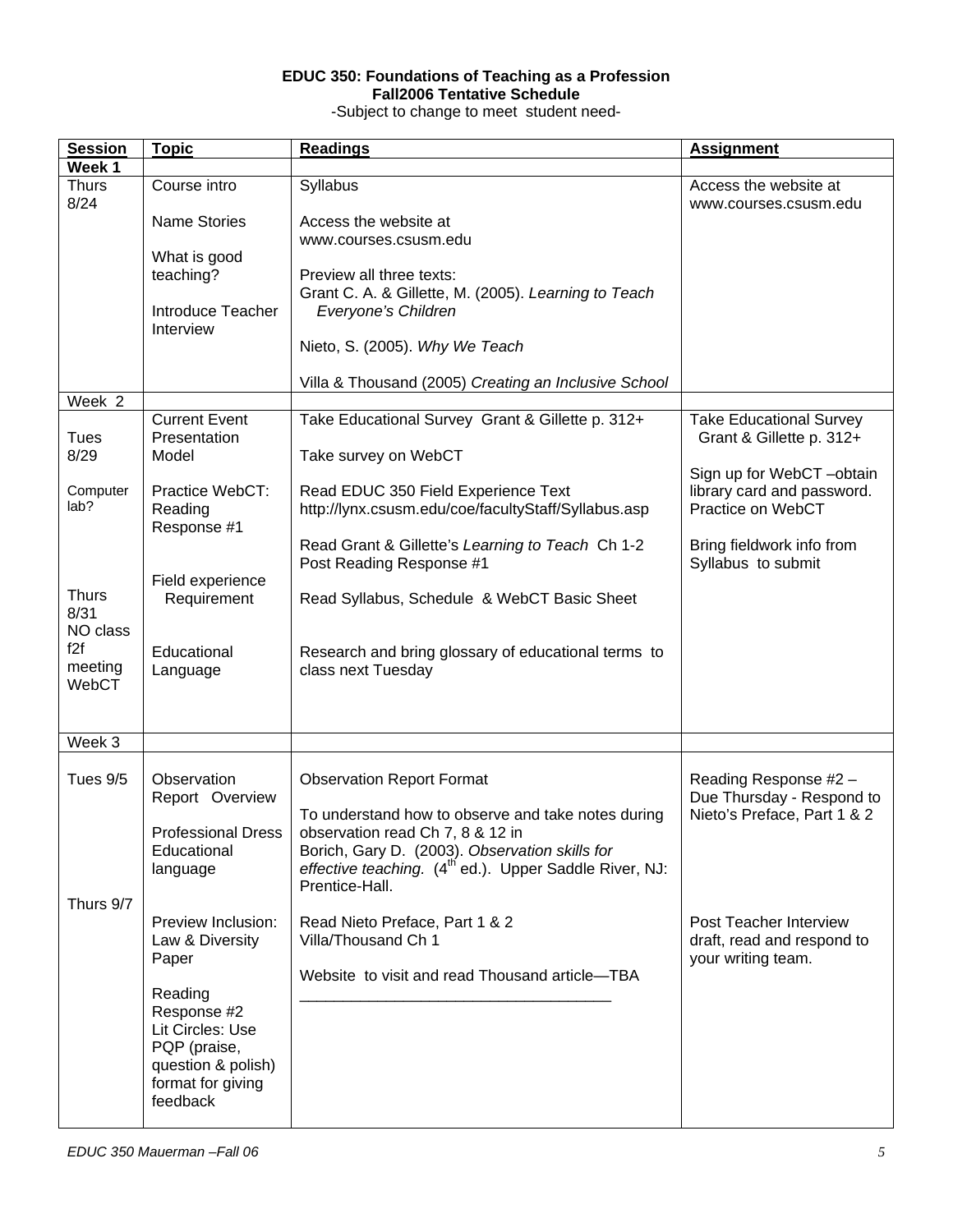| <b>Student Services</b><br>Guest<br>Exercise and<br>Learning          | Nieto Part 1-2<br>V&TCh2<br>Peruse these websites:<br>College of Education at:<br>http://lynx.csusm.edu/coe/academics/                                                                    | Reading Response #3-<br>Due Tuesday<br>Respond to Nieto G & G,<br>V/T & websites<br>Teacher Interview Due.<br>Bring to Class with all drafts    |
|-----------------------------------------------------------------------|-------------------------------------------------------------------------------------------------------------------------------------------------------------------------------------------|-------------------------------------------------------------------------------------------------------------------------------------------------|
| Perspectives<br>activity                                              | and the EDUC 350 advising session info at:<br>http://lynx.csusm.edu/coe/ssc/Presentations.a<br>sp                                                                                         | & peer reviews.                                                                                                                                 |
|                                                                       |                                                                                                                                                                                           |                                                                                                                                                 |
| <b>Educational Equity</b><br><b>AVID Guest</b>                        | Read Nieto, Part 3<br>Read G & G Ch 8                                                                                                                                                     | <b>Current Event Presentation</b><br>Reading Response #4 -<br>Respond to Nieto Part 3, Ch<br>8 Grant & Gillette &                               |
| Spoken Words<br><b>Assign Community</b><br>Group Project              | Read these websites:<br>College of Education at:<br>http://lynx.csusm.edu/coe/academics/<br>and the EDUC 350 advising session info at:<br>http://lynx.csusm.edu/coe/ssc/Presentations.asp | websites<br><b>Bring Philosophy Outline</b><br>Teacher Interview Due.<br>Bring hard copy to class<br>with all drafts & peer<br>reviews attached |
|                                                                       |                                                                                                                                                                                           |                                                                                                                                                 |
| Philosophy Paper<br>Classroom<br>Management<br>Reading<br>Response #4 | Small group meetings, online collaboration<br>Read G& G Ch 3 & 8<br>Read Nieto Part 4<br>Read Mauerman Classroom Mgmt article in WebCT                                                    | Post Philosophy<br>Provide Philosophy Paper<br>Feedback to writing group<br>by 10 pm<br>Reading Response #4 -<br>Respond to prompt.             |
|                                                                       | Philosophical                                                                                                                                                                             |                                                                                                                                                 |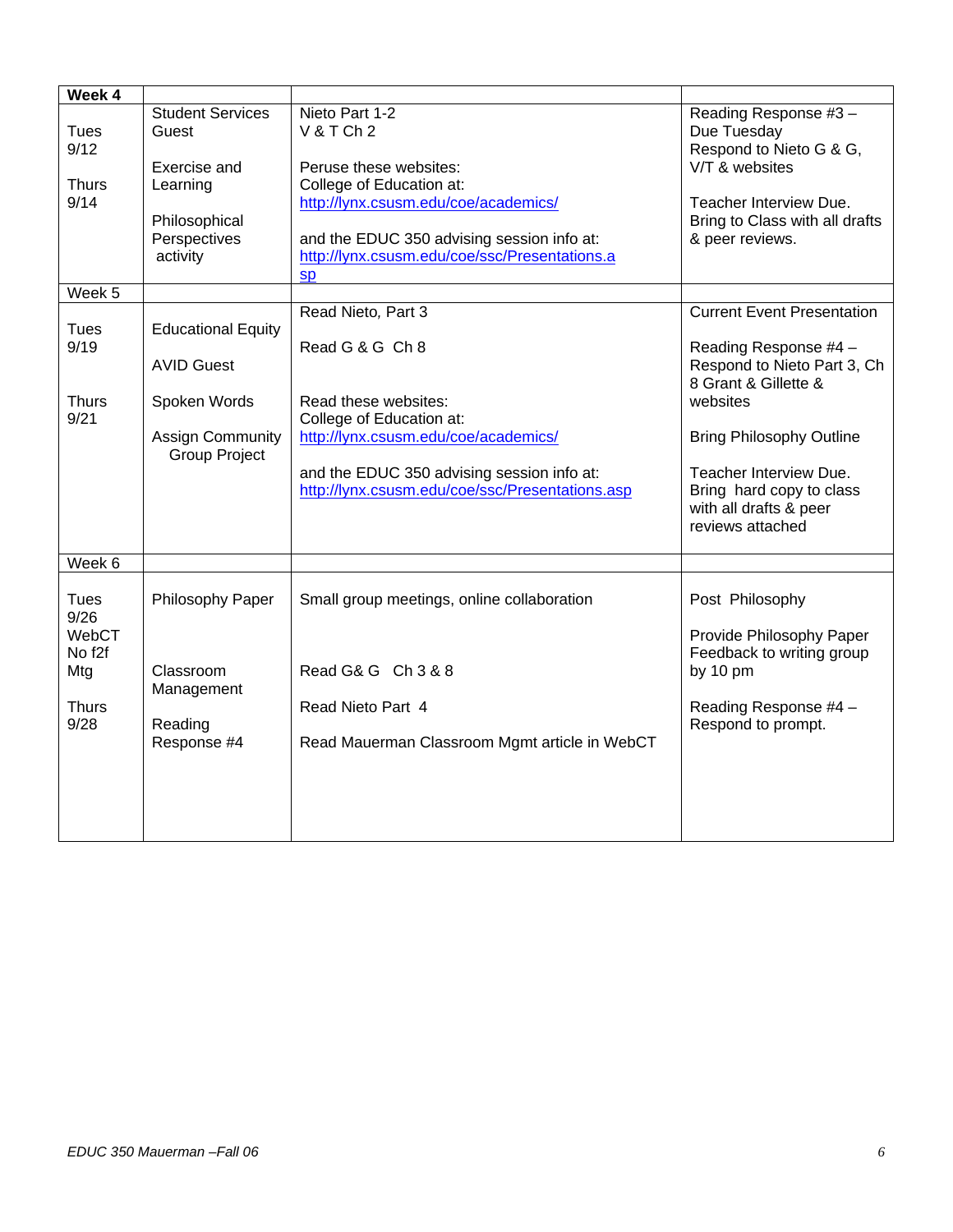| Week 7                                                      |                                                                                      |                                                                                                                                                                                                                                                      |                                                                                                                                           |
|-------------------------------------------------------------|--------------------------------------------------------------------------------------|------------------------------------------------------------------------------------------------------------------------------------------------------------------------------------------------------------------------------------------------------|-------------------------------------------------------------------------------------------------------------------------------------------|
| <b>Tues</b><br>10/3<br><b>Thurs</b><br>10/5                 | Philosophical<br>Perspectives<br><b>Team Approaches</b><br>Middle Schooling<br>Guest | Read<br>G & G Ch 7 & 9<br>V/T Ch 5 and Voice of Inclusion: Collaborative Tchg<br>Peruse the National Middle School Association<br>website, www.nmsa.org                                                                                              | <b>Observation Report #2</b><br><b>Current Event</b><br>Bring philosophy paper to<br>class<br>Reading Response #5 -<br>Respond to G & G & |
|                                                             |                                                                                      |                                                                                                                                                                                                                                                      | website                                                                                                                                   |
| Week 8                                                      |                                                                                      |                                                                                                                                                                                                                                                      |                                                                                                                                           |
| <b>Tues</b>                                                 | Secondary Ed<br>Guest                                                                | Peruse the National High School Association website,<br>www.nhsa.net                                                                                                                                                                                 | <b>Observation Report #3</b>                                                                                                              |
| 10/10                                                       | Presentations                                                                        | Read G & G Ch10                                                                                                                                                                                                                                      | Reading Response #6 -<br><b>Current Event</b><br>Presentations                                                                            |
| <b>Thurs</b><br>10/12<br>No f <sub>2f</sub><br>Mtg<br>WebCT |                                                                                      | Visit inclusion websites<br>U.S. Disability Law.<br>www.law.cornell.edu/topics/disability.html<br>OSERS IDEA Home Page.<br>www.ed.gov/offices/OSERS/IDE<br>$\underline{A}$                                                                           | Post Law & Diversity Paper<br>Gather community data for<br>group project                                                                  |
| Week 9                                                      |                                                                                      |                                                                                                                                                                                                                                                      |                                                                                                                                           |
| <b>Tues</b><br>10/17                                        | Why We Teach<br>Day in the Life                                                      | Read Nieto Part 5 & 6<br>V/T Ch 7                                                                                                                                                                                                                    | Reading Response #7 Post<br>your response and read 3<br>others.                                                                           |
| <b>Thurs</b><br>10/19                                       | Philosophy of<br>Education                                                           | Philosophy Paper<br>1. Bring Philosophy Paper Tuesday<br>2. In class feedback activity<br>3. Implement feedback to peers' philosophy<br>4. Revise Philosophy Paper & bring Final Philosophy Paper<br>Thursday with all drafts and feedback attached. |                                                                                                                                           |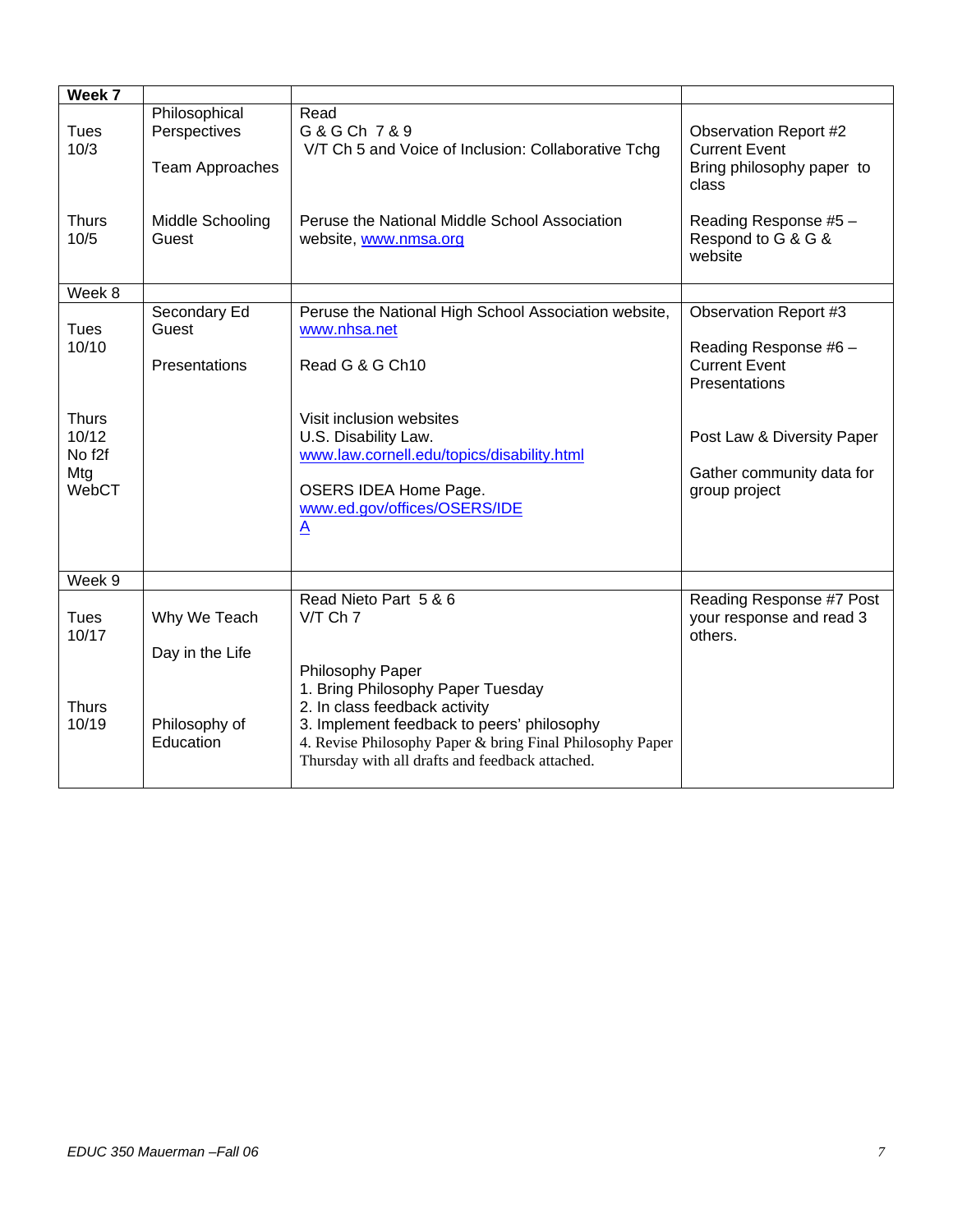| Week10                                            |                                                      |                                                                                                                                                               |                                                             |
|---------------------------------------------------|------------------------------------------------------|---------------------------------------------------------------------------------------------------------------------------------------------------------------|-------------------------------------------------------------|
| <b>Tues</b><br>10/24                              | Inclusion<br><b>FAT City Video</b>                   | Read G & G Ch 10<br>Thousand Article in WebCT<br>Read V/T Ch 3                                                                                                | Post Reading Response #8<br>Respond to<br>websites/readings |
| <b>Thurs</b><br>10/26                             | Special Ed Guest?<br>Writing group work              | Peruse the inclusion websites<br>www.ed.gov/offices/OSERS/IDEA<br>www.law.cornell.edu/topics/disability.html                                                  | Bring Law & Diversity Draft<br>to class                     |
| Week 11                                           |                                                      |                                                                                                                                                               |                                                             |
| <b>Tues</b><br>10/31                              | Community<br>Presentations<br>Happy Halloween        | Community Issue Presentations- be positive that the<br>entire group is prepared to meet the assignment's full<br>criteria.                                    | <b>Community Issue</b><br>Presentations                     |
| <b>Thurs</b><br>11/2                              | Community group<br>Presentations                     | Remember, this cooperative group activity is<br>designed to help you develop positive strategies to<br>work with other professionals in your teaching career. |                                                             |
| Week 12                                           |                                                      |                                                                                                                                                               |                                                             |
| <b>Tues</b><br>11/7                               | Revisit Purpose of<br>Schooling-                     | <b>Action Plan Guide</b><br>Read G & G 472-480<br>$V/T$ Ch 4                                                                                                  |                                                             |
| <b>Thurs</b><br>11/9<br>No f <sub>2f</sub><br>Mtg | Educational<br>Reform                                | Group Project: Contemporary Issues and Educational<br>Reform group work                                                                                       | <b>Action Plans</b>                                         |
| Week 13                                           |                                                      |                                                                                                                                                               |                                                             |
| Tues<br>11/14<br><b>Thurs</b>                     | Contemporary<br><b>Issues</b><br>Presentations       | Prepare 1 page handout for each class member<br>Remember, this cooperative group activity is<br>designed to help you develop positive strategies to           | Extra Credit Due                                            |
| 11/16                                             |                                                      | work with other professionals in your teaching career.                                                                                                        |                                                             |
| Week 14                                           |                                                      |                                                                                                                                                               |                                                             |
| <b>No</b><br>classes                              | Happy<br>Thanksgiving                                | Continue to polish Law and Diversity paper-OK to<br>submit early!!                                                                                            |                                                             |
| Week 15                                           |                                                      |                                                                                                                                                               |                                                             |
| Tuesday<br>11/28                                  | Contemporary<br><b>issues</b>                        | Prepare 1 page handout for each class member                                                                                                                  | Law and Diversity Paper<br>Due                              |
|                                                   | presentations                                        | Remember, this cooperative group activity is<br>designed to help you develop positive strategies to<br>work with other professionals in your teaching career  |                                                             |
| <b>Thurs</b><br>11/30                             | Why We Teach<br><b>Teacher Panel</b><br>Presentation | Celebration of learning.                                                                                                                                      |                                                             |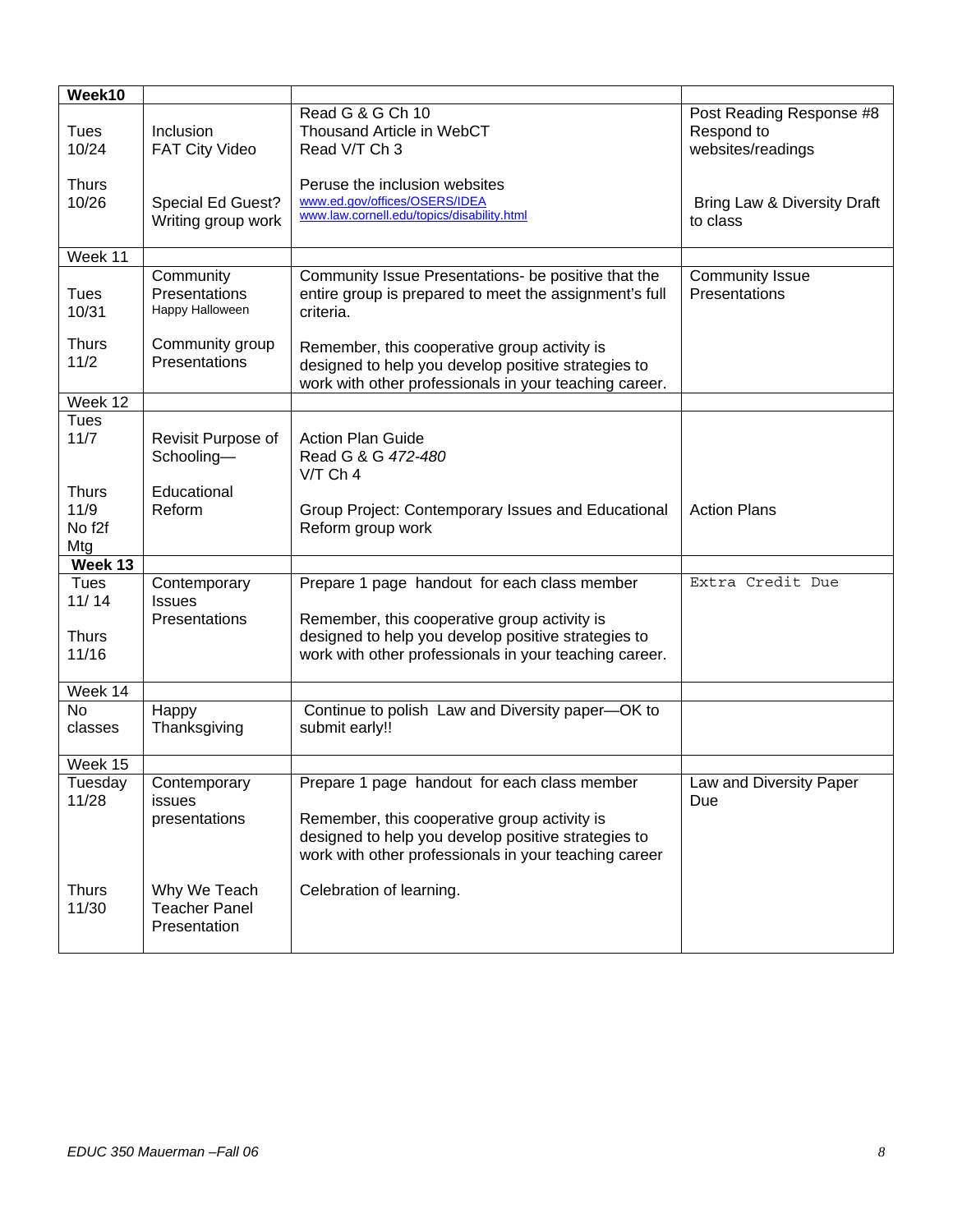# Interview of a Teacher EDUC 350

In this assignment, you will interview a teacher and write a 3–4 page summary of what you learned from him or her. Your purpose is to render a sketch so that your reader may be able to envision the teacher as a person with a distinct philosophy and experience.

#### *Gathering information:*

Interview a current or retired teacher who has had at least 3 years of full–time experience in elementary, middle, or secondary school classrooms. Suggested questions are:

Why did the teacher choose to enter teaching? How attractive was the profession to prospective teachers at that time? What were the other career paths available; were any others seriously considered? Does the teacher have any regrets about becoming a teacher?

What professional education did the teacher have? How helpful was it in learning to teach? At what point did the teacher feel comfortable as a teacher?

What were/are the teacher's goals for the education of students? Have these goals changed over the years?

What career moves (school buildings, grade level, special students, subject matter, etc.) has the teacher made? To what extent were those moves voluntary? For current teachers, are further moves desired? If so, what are they, and why?

What have been the major joys and frustrations of teaching? What would help increase the joys and minimize the frustrations? On what issues does the teacher feel strongly about making changes in the way that schooling occurs now?

How did/does the teacher learn about his/her students' lives and needs? How similar are the backgrounds of the teacher and his/her students? What have been the teacher's experiences with "culture shock" in working with students from different backgrounds?

What are some favorite memories from the teacher's classroom? Does the teacher tend to remember individual students or activities, or are the memories more general?

What does the teacher think of current "hot issues" in education such as the California High School Exit Exam and the No Child Left Behind Act? How does the teacher take action to address new reforms that impact his/her classroom?

What is the teacher's metaphor for "teaching" or "teacher"? What are the main features of the teacher's approach toward teaching? What has the teacher learned from being a teacher?

#### *Analysis:*

After collecting your information, think about what you have learned about this teacher. Focus on a few themes that best characterize what you have heard. Do not try to be all-inclusive. *Protect your teacher's confidentiality by using a pseudonym and masking identifying details.* 

In your analysis, incorporate what you have been learning about becoming and being a teacher. How does your teacher fit within the material addressed in your readings and in class? What issues are raised through your interview? What are the implications of your interview as you think about becoming a teacher? Be sure you include at least one reference to the readings/discussions we have in class.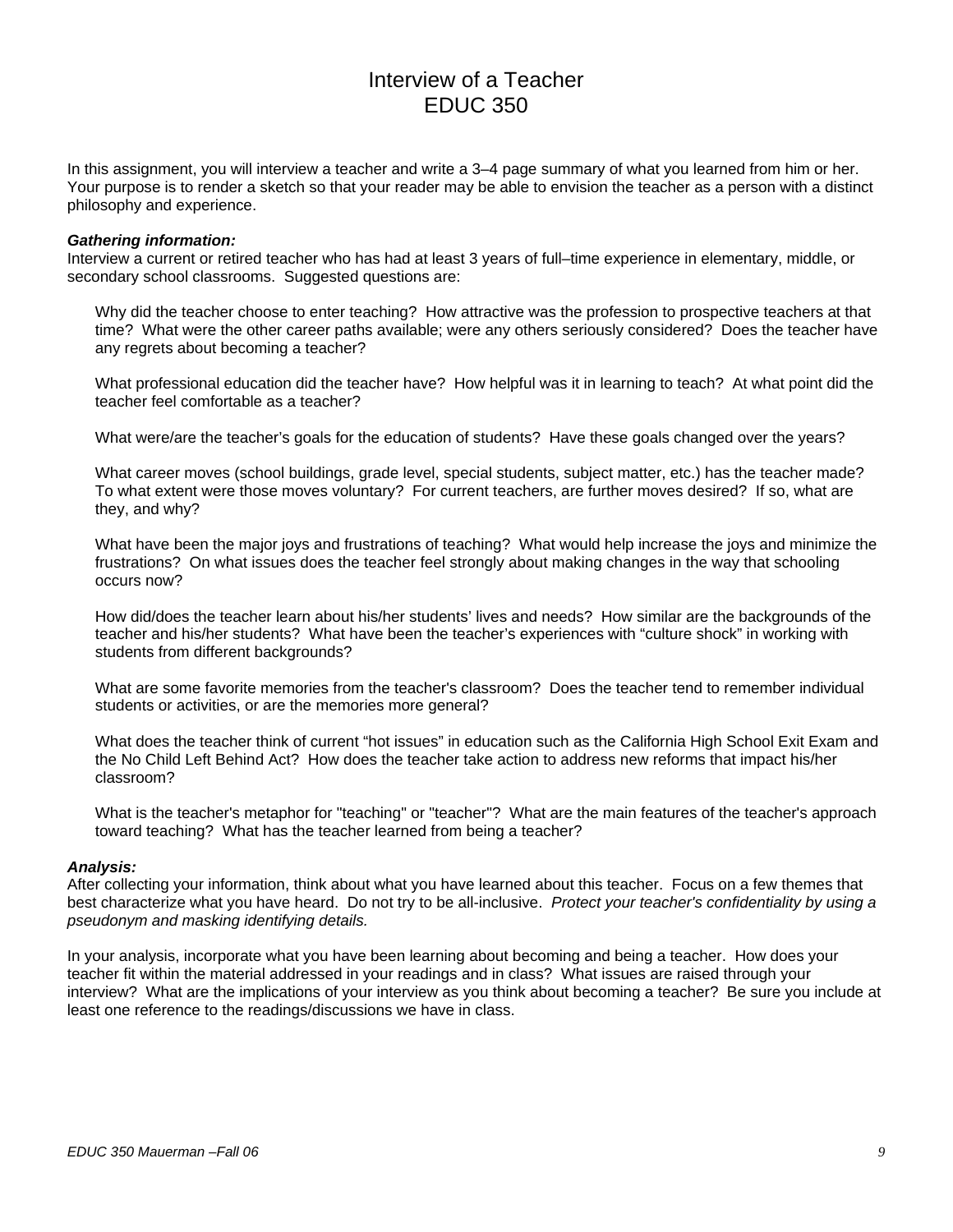## **Philosophy Paper**

### **Paragraph 1: Paper Introduction**

Describe your philosophy.

- 1. Name your philosophy as labeled by Grant & Gillette (2005) Ch 8
- 2. Preview your beliefs about the following:
	- a. What is that nature of the learner?
	- b. What is nature of subject matter?
	- c. What is the nature of the learning process?

 d. What behavior (disposition/attitude & actions) should the teacher exhibit in order to carry out his or her philosophical position?

#### **Paragraph 2: Nature of learner**

Describe what you believe is the nature of the learner. What are your thoughts about the students you will teach? What do they need from a teacher? Give 1-2 examples of how this looks.

#### **Paragraph 3: Nature of the subject matter**

Describe what you believe is the nature of subject matter. What do you believe counts as knowledge and how should it be presented? Give 1-2 examples of how you as a teacher will make choices about curriculum and instruction.

#### **Paragraph 4: Nature of the learning process**

Describe what you believe is the nature of the learning process? How will you as a teacher use subject matter and other experiences to guide students toward meaningful learning activities? Give 1-2 examples.

#### **Paragraph 5: Teacher dispositions and actions**

Describe what behavior (disposition/attitude & actions) you will exhibit in order to carry out your philosophical position?

### **Paragraph 6: Conclusion**

Recap your philosophy.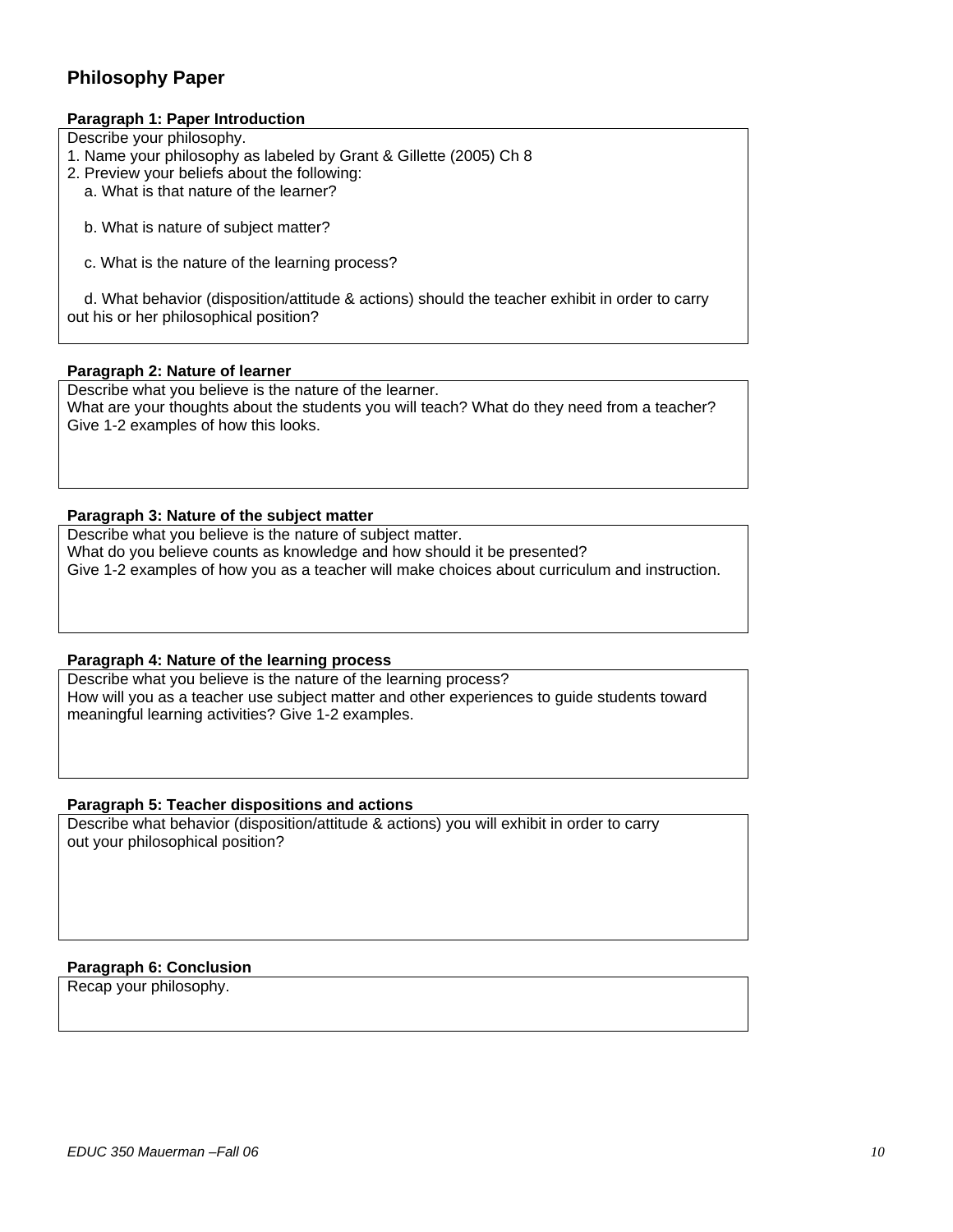## **Criteria for Self- Assessment of Philosophy Paper**

## **Be sure to self-assess using the following criteria. Submit the self-assessment with your final draft of your philosophy paper.**

Exemplary papers have the following characteristics:

**Ideas:** The paper is clear and focused. It holds the reader's attention. Relevant information and details enrich the central theme. Ideas are supported by research, practical knowledge and experience. Conclusions show insight. **Organization:** The organizational structure enhances and showcases the central idea or theme of the paper. An inviting introduction draws the reader in; a satisfying conclusion leaves the reader with a sense of closure and resolution. Sequencing is logical and effective. Thoughtful transitions tie parts together. The paper flows so smoothly, the reader hardly thinks about it.

**Voice:** The writer of this paper speaks directly to the reader in a manner that is individual, compelling, engaging, and has personality.

**Sentence Fluency:** The writing has an easy flow. Sentences enhance the meaning. Sentences vary in length and structure. The piece has purposeful and varied sentence beginnings.

**Conventions:** The writer demonstrates a good grasp of standard writing conventions. Spelling is generally correct. Punctuation is accurate. Grammar and usage are correct. Paragraphing tends to be sound. The piece needs very little additional editing.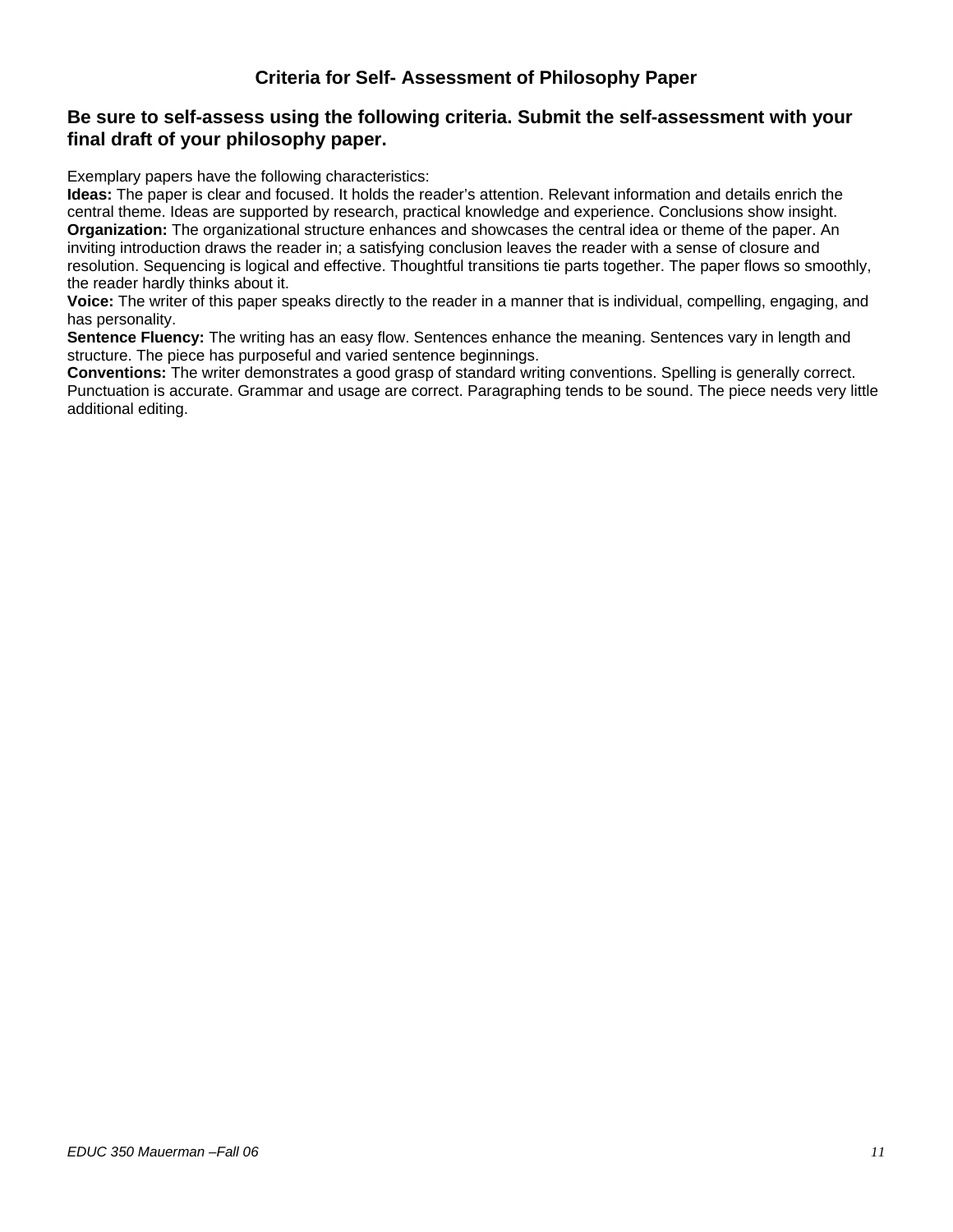## **EDUC 350 Inclusion Writing Assignment**

You will apply your understanding of the legal context of inclusive education and laws that influence teaching responsibilities. Study the following chapters and web sites:

- Grant, Carl. A. & Gillette, Maureen. (2005). *Learning to Teach Everybody's Children: Equity, Empowerment and Education that is Multicultural.* Thomson & Wadsworth. Read Ch 10.
- Villa, R. A. & Thousand, J. S. (2005). *Creating an inclusive school.* Alexandria, VA: Association for Supervision and Curriculum Development. Read Ch 2.
- U.S. Disability Law. Internet address: www.law.cornell.edu/topics/disability.html Includes information about laws affecting people with disabilities.

## OSERS IDEA Home Page. Internet address:

www.ed.gov/offices/OSERS/IDEA

Explanation of federal legislation known as IDEA, which ensures a free appropriate education in the least restrictive environment for children with disabilities. The latest l997 federal reauthorization of the law is explained in detail.

Thousand, J.S. (2004) Article to be posted in WebCT

## **Reflection and Applications:**

Apply your understanding of the legal context of inclusive education and laws that influence your teaching responsibilities.

 Identify five laws or court decisions that influence you as a professional educator. At least two of these five must relate to special education law. Provide your rationale (one paragraph) for each selection. Why is it important to you? How might it affect your teaching? Feel free to add insights from your personal experiences, observations and FAT City Video.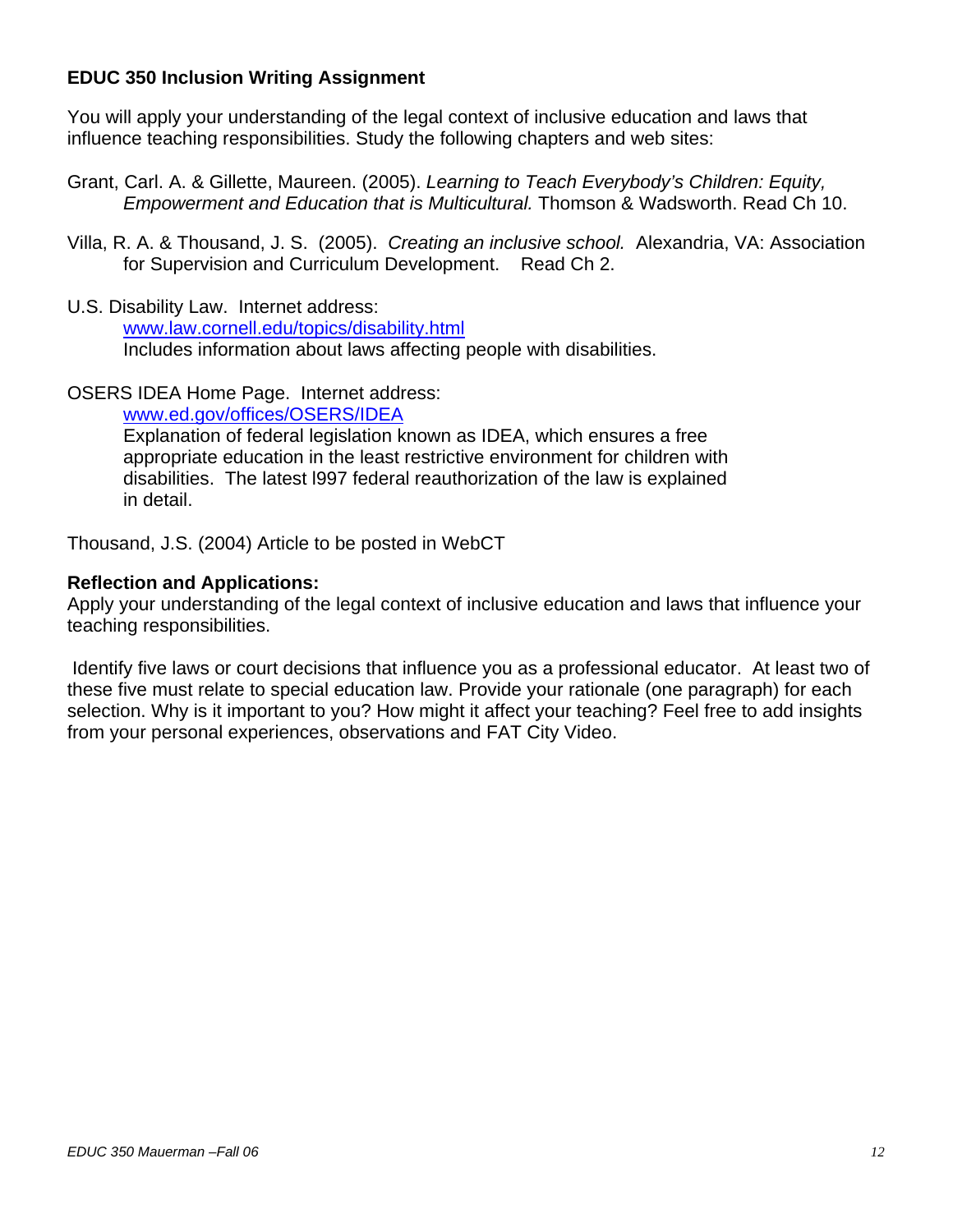# **Guide for Community Study**

*Purposes:* 

- Work together to gather information about the school community and its resources
- Create a unified exhibit that informs others about the school community and engages them in viewing the community from its six different perspectives.

# *Organization Strategies*:

- Where will you meet?
- What time will you met?
- What individual assignments do you need to accomplish?
- What approaches will you use? Maps, pamphlets, charts/visuals, tape recorder/interviews, multimedia, PowerPoint, photographs, music, handouts, etc.

*View your school community from these seven perspectives*:

Anthropologist: How does the school and community organize for art, entertainment, other activities in terms of English Language Learner needs? What languages are used for art and entertainment in this community? Who participates?

Historian: How has the community changed over time? Who has lived in this community in the past 300 years, 200 years, 100 years, 50 years, 20 years, last decades? What has effected changes?

Geographer: How has the geography influenced the community? What resources are available and what have been used? And by whom?

Economist: What kinds of work are done in the community? Who owns land? Who rents? What kinds of jobs do the community members have? How many jobs do families have to afford living in this area? What patterns do you see? How many people live in each home?

Sociologist: What groups—families, schools, businesses, and the like—operate in the community? What are some community events that bring people together?(Hint: District salary schedules are revealing)

Political Scientist: How does the community organize itself to provide services? What services are provided? How and who benefits?

Educator: Who decides what is taught? How it is taught? What services are provided for students that are learning English? Who provides instruction? When & How? What does the instruction consist of? (Emersion, Sheltered, SDAIE strategies, Bilingual …)

*Questions to stimulate the process*:

- What is at the heart of our community and culture?
- What are the issues or problems in our community?
- What knowledge and experiences do your students bring to school?
- What resources do we have in our community to link to our students and school?
- What activities, reading or experiences will support our students in learning?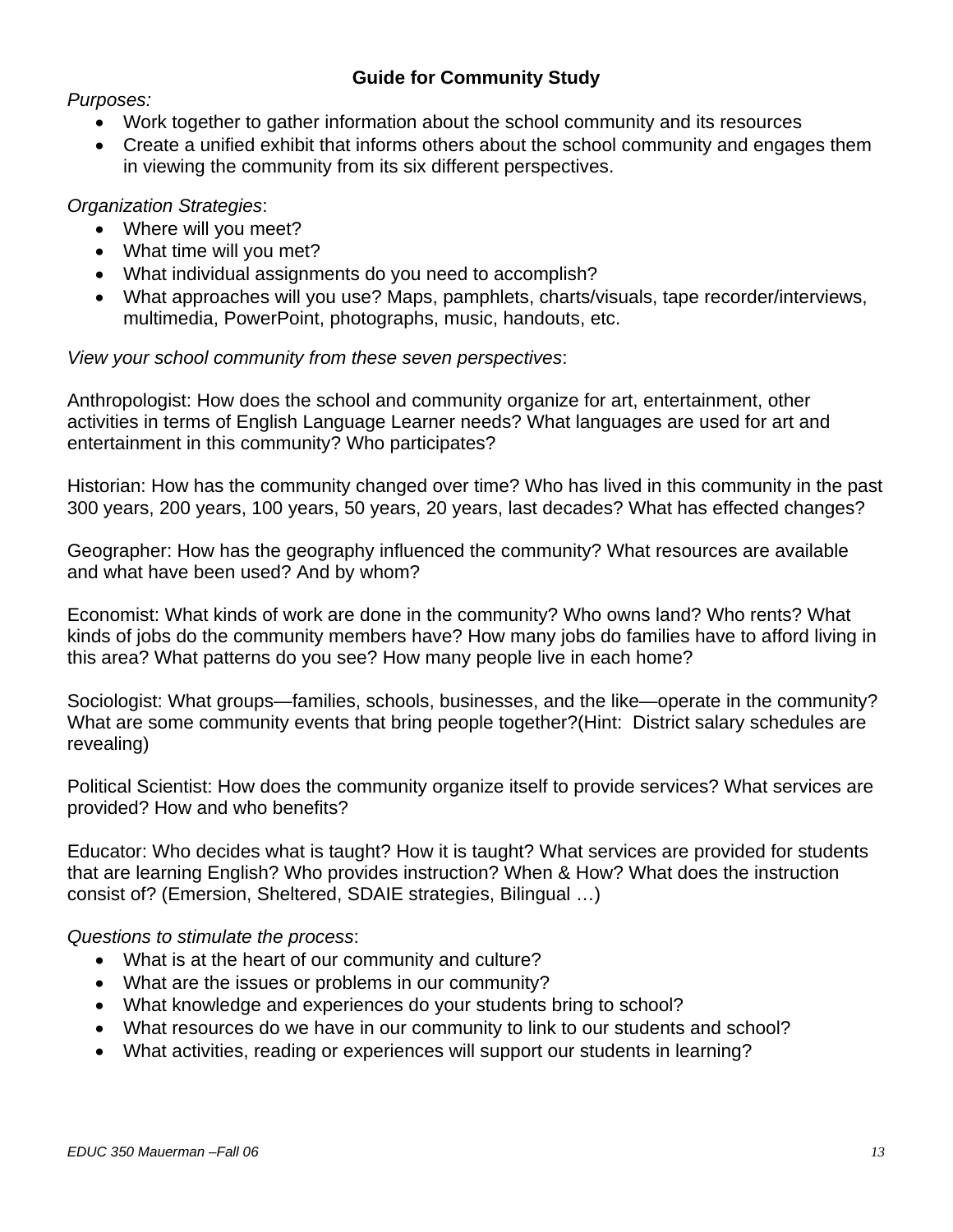# Criteria for effective Community Study Presentation

| <b>Descriptors</b>                                       | <b>Highly</b><br><b>Effective</b> | <b>Effective</b> | <b>Somewhat</b><br><b>Effective</b> | <b>Needs</b><br><b>Some</b><br><b>Work</b> |
|----------------------------------------------------------|-----------------------------------|------------------|-------------------------------------|--------------------------------------------|
| The presentation offers important community facts and    |                                   |                  |                                     |                                            |
| information that a new teacher needs to know.            |                                   |                  |                                     |                                            |
| The presentation is comprehensive, incorporating         |                                   |                  |                                     |                                            |
| views of the anthropologist, historian, geographer,      |                                   |                  |                                     |                                            |
| economist, sociologist, and political scientist in a     |                                   |                  |                                     |                                            |
| cohesive and informative manner.                         |                                   |                  |                                     |                                            |
| All group members participated actively and              |                                   |                  |                                     |                                            |
| responsibly in the preparation and presentation of the   |                                   |                  |                                     |                                            |
| community study.                                         |                                   |                  |                                     |                                            |
| The method of presentation is aesthetically pleasing.    |                                   |                  |                                     |                                            |
| Visuals add to the clarity of the information presented. |                                   |                  |                                     |                                            |
| Overall, the presentation offers a clear sense of the    |                                   |                  |                                     |                                            |
| community so that the teacher has valuable information   |                                   |                  |                                     |                                            |
| to inform and enhance his/her teaching.                  |                                   |                  |                                     |                                            |

# **Be sure to self-assess your presentation using the following criteria.**

**Submit the self-assessment the day of your presentation.**

Exemplary presentations have the following characteristics:

**Ideas:** The presentation is clear and focused. It holds the audience's attention. Relevant information and details enrich the central theme. Ideas are supported by research, practical knowledge and experience. Conclusions show insight.

**Organization:** The organizational structure enhances and showcases the central idea or theme of the presentation. An inviting introduction draws the audience in; a satisfying conclusion leaves the audience with a sense of closure and resolution. Sequencing is logical and effective. Thoughtful transitions tie parts together. The presentation flows so smoothly, the audience hardly thinks about it.

**Voice:** The presenters speak directly to the audience in a manner that is individual, compelling, engaging, and has personality.

**Presentation Fluency:** The presentation has an easy flow. The different parts enhance the meaning.

**Conventions:** The presenters demonstrate a good grasp of standard presentation conventions. All of the multiple intelligences are addressed, so that all learners' needs are considered.

**Content relevance:** All purposes and perspectives are addressed in a meaningful way.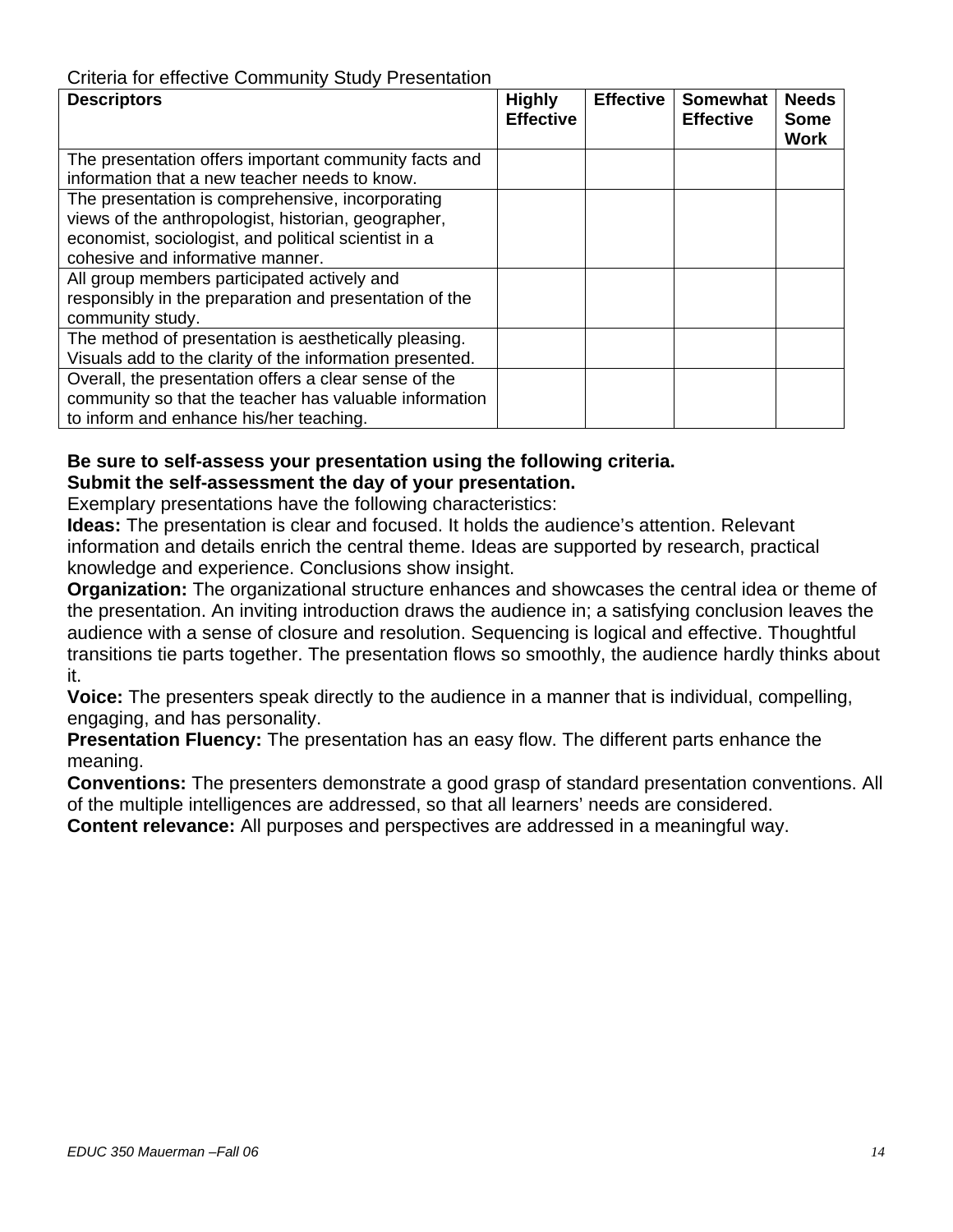## Your name

## **Context**

School name/teacher name:

Day of the week/Date/Time Elapsed in classroom:

Type of classroom (grade/subject/special program):

Number of teachers and assistants/Number of students:

Describe the demographic characteristics of this site/classroom (gender, race/ethnicity, languages, ability)

## **Overview**

Outline what you saw chronologically - address curriculum, instruction, classroom environments, management...

## **Significant Event(s)**

Describe 1-2 significant events and why you chose them for analysis.

## **Description of Event(s)**

Describe the event(s) and what the teacher(s) and students were doing.

## **Analysis of Event(s)**

Analyze the event and make reference to what you have learned/read in this course. List any questions you may have and how this observation personally impacted your learning about teaching and learning.

(To understand how to observe and take notes during observation read Ch 7, 8 & 12 in Borich, Gary D. (2003). *Observation skills for effective teaching.* (4<sup>th</sup> ed.). Upper Saddle River, NJ: Prentice-Hall.)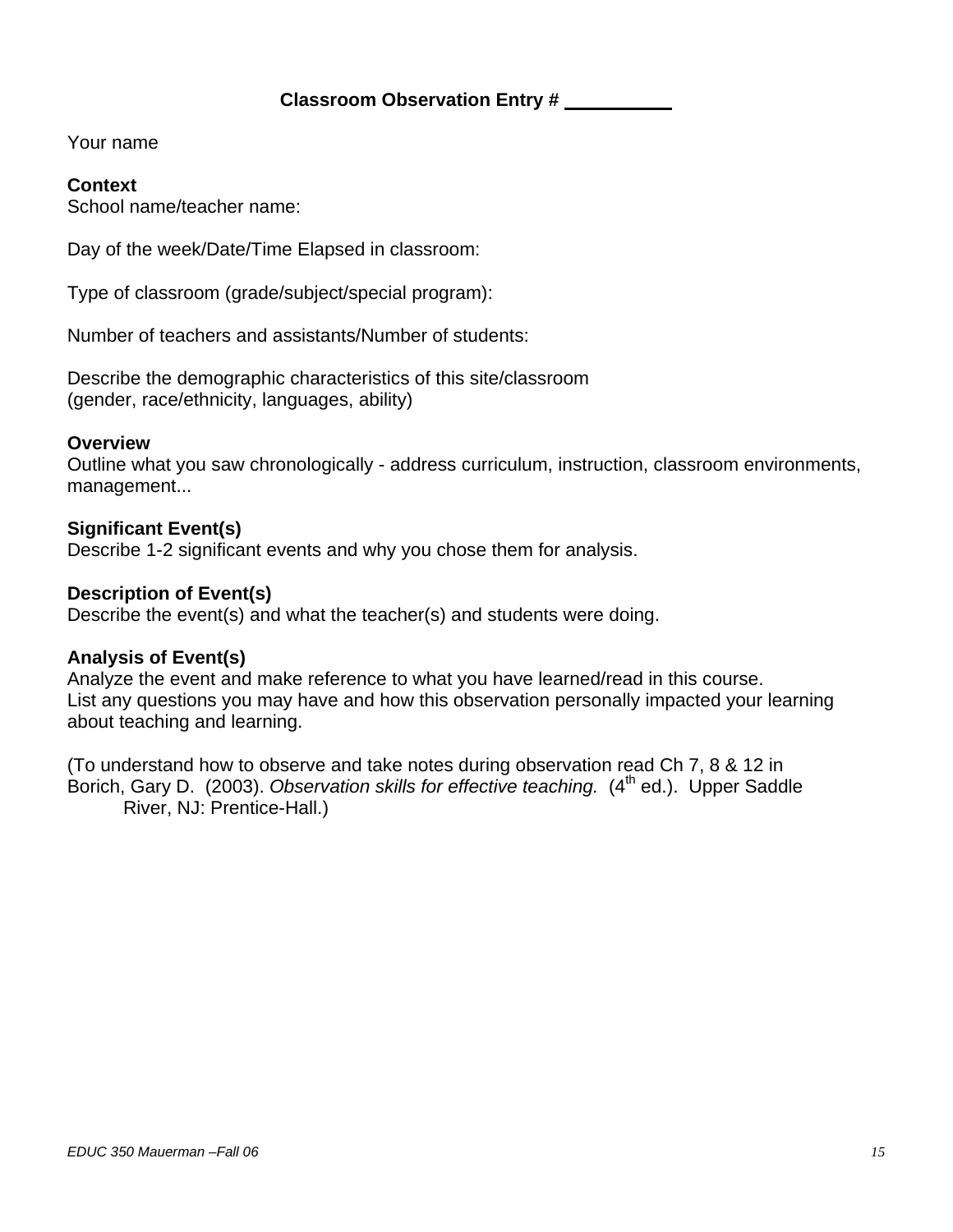# **Observation Performance Rubric**

| <b>TPE 12:</b><br>- Describes 1 or 2<br>- Develops an especially<br>Describing and<br>insightful analysis that<br>significant events,<br>or 2 significant events, but<br>Analyzing<br>demonstrates an ability<br>focusing on the relevant<br>details associated with the<br>Teaching<br>to make sense of the<br>the description.<br>Practices<br>observation focus.<br>observed teaching<br>- Develops a limited analysis<br>practices as they relate<br>- Includes an analysis for<br>that shows an ability to look<br>to the elements outlined<br>closely at the event(s) but<br>each event that interprets,<br>in the Borich text.<br>lacks sufficient interpretation,<br>makes inferences, poses<br>- Demonstrates a clear<br>questions, and<br>understanding of the<br>demonstrates personal<br>connection to personal<br>observation focus.<br>learning.<br>learning.<br>- Makes a clear<br>- Suggests a limited<br>connection to the Borich<br>understanding of the<br>observation focus that may<br>text, showing an<br>understanding of the<br>come from an incomplete<br>observation focus.<br>Borich text.<br>This paper is significantly<br>of the assignment. The work<br>does not offer enough<br>information to gauge the<br>teacher candidate's<br>understanding of close<br>observation and effective<br>instruction.<br>Teacher candidate is unable to<br>TPE <sub>6</sub><br>In the analysis and/or<br>In the analysis and/or<br>reflection sections of the<br>Developing<br>reflection sections of<br>determine if lesson observed<br>the observation:<br>observation:<br>Appropriate<br>provides opportunities for<br>Teaching<br>Candidate is able to<br>Candidate can partially<br>Practices<br>determine if lesson<br>determine if lesson<br>thinking and problem-solving<br>observed provides<br>observed provides<br>skills, helps students to<br>opportunities for students<br>opportunities for students<br>understand connections<br>to develop advanced<br>to develop advanced<br>between the curriculum and<br>thinking and problem-<br>thinking and problem-<br>life beyond school, and/or<br>solving skills, helps<br>solving skills, helps<br>helps students assume<br>students to understand<br>students to understand<br>increasing responsibility for<br>connections between the<br>connections between the<br>learning.<br>curriculum and life<br>curriculum and life beyond<br>school and/or helps<br>beyond school, and/or<br>helps students to<br>students to assume<br>assume increasing<br>increasing responsibility<br>responsibility for<br>for learning.<br>learning.<br>- Produces "professional"<br><b>TPE 12:</b><br>Demonstrates some<br>Demonstrates significant<br>Professionalism<br>difficulty in one or both areas<br>writing: clear<br>difficulty in one of the<br>organization; appropriate<br>of professionalism: meeting<br>areas of professionalism:<br>development of ideas;<br>meeting due date or<br>due date and producing<br>use of conventional<br>professional writing.<br>producing professional<br>English.<br>writing.<br>- Submits work on time.<br>- Works productively with<br>partner (if applicable). | Task & Criteria | <b>Exceeds Expectations</b> | <b>Nearly Meets</b><br><b>Expectations</b> | <b>Developing</b>                                                                                                                                                   |
|----------------------------------------------------------------------------------------------------------------------------------------------------------------------------------------------------------------------------------------------------------------------------------------------------------------------------------------------------------------------------------------------------------------------------------------------------------------------------------------------------------------------------------------------------------------------------------------------------------------------------------------------------------------------------------------------------------------------------------------------------------------------------------------------------------------------------------------------------------------------------------------------------------------------------------------------------------------------------------------------------------------------------------------------------------------------------------------------------------------------------------------------------------------------------------------------------------------------------------------------------------------------------------------------------------------------------------------------------------------------------------------------------------------------------------------------------------------------------------------------------------------------------------------------------------------------------------------------------------------------------------------------------------------------------------------------------------------------------------------------------------------------------------------------------------------------------------------------------------------------------------------------------------------------------------------------------------------------------------------------------------------------------------------------------------------------------------------------------------------------------------------------------------------------------------------------------------------------------------------------------------------------------------------------------------------------------------------------------------------------------------------------------------------------------------------------------------------------------------------------------------------------------------------------------------------------------------------------------------------------------------------------------------------------------------------------------------------------------------------------------------------------------------------------------------------------------------------------------------------------------------------------------------------------------------------------------------------------------------------------------------------------------------------------------------------------------------------------------------------------------------------------------------------------------------|-----------------|-----------------------------|--------------------------------------------|---------------------------------------------------------------------------------------------------------------------------------------------------------------------|
|                                                                                                                                                                                                                                                                                                                                                                                                                                                                                                                                                                                                                                                                                                                                                                                                                                                                                                                                                                                                                                                                                                                                                                                                                                                                                                                                                                                                                                                                                                                                                                                                                                                                                                                                                                                                                                                                                                                                                                                                                                                                                                                                                                                                                                                                                                                                                                                                                                                                                                                                                                                                                                                                                                                                                                                                                                                                                                                                                                                                                                                                                                                                                                                  |                 |                             |                                            | - Offers some description of 1<br>more details would strengthen<br>inference, questioning, and/or<br>reading or a misreading of the<br>underdeveloped in many areas |
|                                                                                                                                                                                                                                                                                                                                                                                                                                                                                                                                                                                                                                                                                                                                                                                                                                                                                                                                                                                                                                                                                                                                                                                                                                                                                                                                                                                                                                                                                                                                                                                                                                                                                                                                                                                                                                                                                                                                                                                                                                                                                                                                                                                                                                                                                                                                                                                                                                                                                                                                                                                                                                                                                                                                                                                                                                                                                                                                                                                                                                                                                                                                                                                  |                 |                             |                                            | students to develop advanced                                                                                                                                        |
| <b>Total Points</b>                                                                                                                                                                                                                                                                                                                                                                                                                                                                                                                                                                                                                                                                                                                                                                                                                                                                                                                                                                                                                                                                                                                                                                                                                                                                                                                                                                                                                                                                                                                                                                                                                                                                                                                                                                                                                                                                                                                                                                                                                                                                                                                                                                                                                                                                                                                                                                                                                                                                                                                                                                                                                                                                                                                                                                                                                                                                                                                                                                                                                                                                                                                                                              |                 |                             |                                            |                                                                                                                                                                     |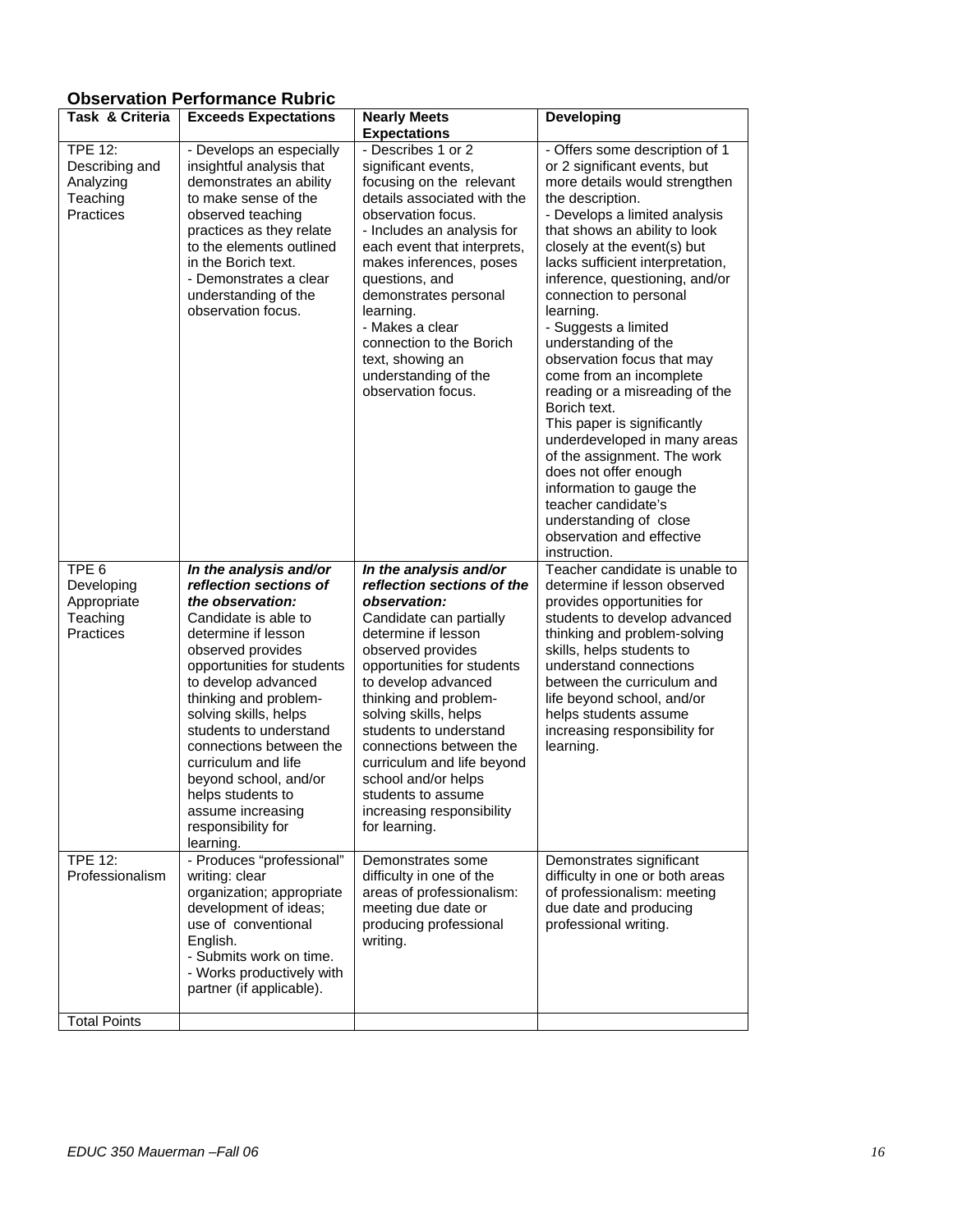## **EDUC 350 OBSERVATIONS: TOPICS FOR WRITTEN ENTRIES**

The following is a list of areas to guide you through your actual field experience. You may wish to focus on one or more of these areas during observations. Some areas will require you to obtain information from the teachers and some will be evident through the observation process. **Room arrangement** (the physical lay-out of the room: does it support or get in the way of

instruction? do the students move around the room for different phases of instruction?). **Classroom rules and procedures** (are rules posted? who generated the rules? do you see them enforced consistently? do students seem to know what the teacher expects? has the teacher made his/her "invisible" expectations visible to the students?).

**Organizing student work** (how do students submit finished work? how does the teacher return work? are there provisions for redoing/resubmitting work? what provisions are in place for students who are absent?).

**Behavior management strategies** (how does the teacher get compliance from the students in the area of acceptable behavior? do students understand expectations? is the teacher consistent in attending to students' behavior?).

**Planning for instruction** (is there evidence of lesson planning? does the teacher do long range and short range lesson planning? are instructional materials readily available?).

**Conducting instruction** (does the teacher make provisions for active learning? how does the teacher view his/her role during instruction? do all students have a chance to participate? what materials were used in the course of the lesson? what variety of instructional approaches are used? does the teacher use wait time and prompting responses to increase involvement? is cooperative learning in evidence?).

**Managing small groups** (are there any small group instructional sections? how are students selected for small groups [assigned/choice; heterogeneous/homogeneous]? are the small groups permanent or flexible? what are the students doing who are not involved with the teacher?). **Classroom diversity** (how diverse are the students—in ability, learning styles, ethnicity, linguistic background, socioeconomic status? how does the teacher attend to differences among the students? how does the teacher adapt instruction for students with special needs, or for English learners ["sheltered instruction"]?).

**Communication skills** (comment on the clarity of instructions. do students understand what they are to do when a sequence of instructions are given? does the teacher depend only on verbal communication skills or are there also visual prompts to accompany verbal instructions? what does the teacher's non-verbal communication indicate [body language etc.]?)

**Evaluating student progress** (how does the teacher know if objectives for instruction have been met? does the teacher ask for response to oral or written questions during the lesson and/or observe students during the lesson? what informal documentation is maintained? what "counts" for grading purposes: worksheets, homework, tests, portfolios, presentations, projects?) **Flexibility** (what evidence of flexibility do you see in the teacher's behavior and the learning environment? do you see evidence of any "teachable moments" [unplanned events being turned into effective learning experiences with students]? does the teacher use student remarks or interest to "reroute" or enhance a planned lesson?).

**Students** (how do you think students perceive their roles as learners in the room? what opportunities do they have for interactions with each other? do interests of learners help guide instruction? are students active participants in the learning process?).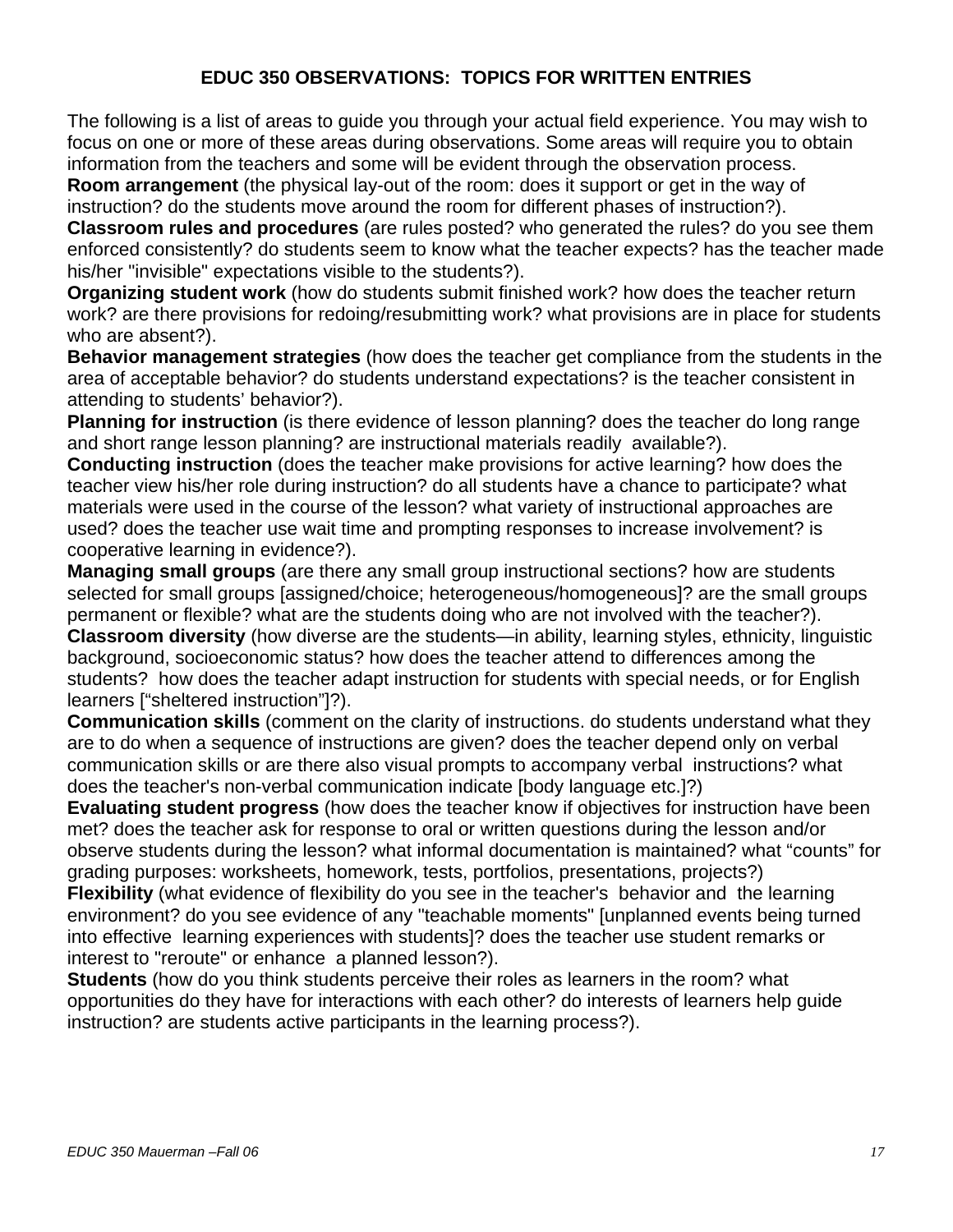# **Teachers in the Movies (Extra Credit Option = 10 points)**

Teachers, in the movies, are depicted in many different ways, some of which are accurate, most of which are less than accurate. However, we can certainly learn some lessons from those teachers. In this assignment, you will choose a movie about teachers, rent it for the weekend, answer the following guide questions, and come prepared to discuss it in class. The answers to your guide questions will be your "ticket" to the discussion. You may have seen one or more of the following movies, but will likely need to see it again, since you are looking at it through specific "teacher eyes".

Some movies about teachers are: Finding Forester, Stand and Deliver, Dead Poet's Society, Mr. Holland's Opus, Kindergarten Cop, others?

Response viewing questions:

## **Before Viewing:**

1. Have you seen this movie? What scene do you remember most? Why? If you have not seen this movie, why did you choose it?

## **During viewing:**

- 1. Who is the primary teacher in the movie? Is s/he a protagonist or antagonist? Choose 3 adjectives to describe him/her.
- 2. Describe the students in 3 sentences or less. In your opinion, what do these students need most?
- 3. What is the primary conflict in the movie? Who is the source of the conflict?
- 4. Describe an effective management strategy a teacher uses. (It may or may not be the primary character.)
- 5. Describe an ineffective management strategy a teacher uses. (It may or may not be the primary character.)
- 6. Describe an effective teaching strategy a teacher uses.
- 7. Describe an ineffective teaching strategy a teacher uses.

## **After viewing:**

- 1. Write down one quote that makes an important point to you.
- 2. Would you want to be in this teacher's classroom? Why/ why not?
- 3. In your opinion, is this an accurate depiction of what teaching is really like?
- 4. If the media were the primary vehicle by which the general public gets its information, what would their opinion be of teachers as a result of watching this movie? Would it be an accurate opinion? How might it be a dangerous opinion?